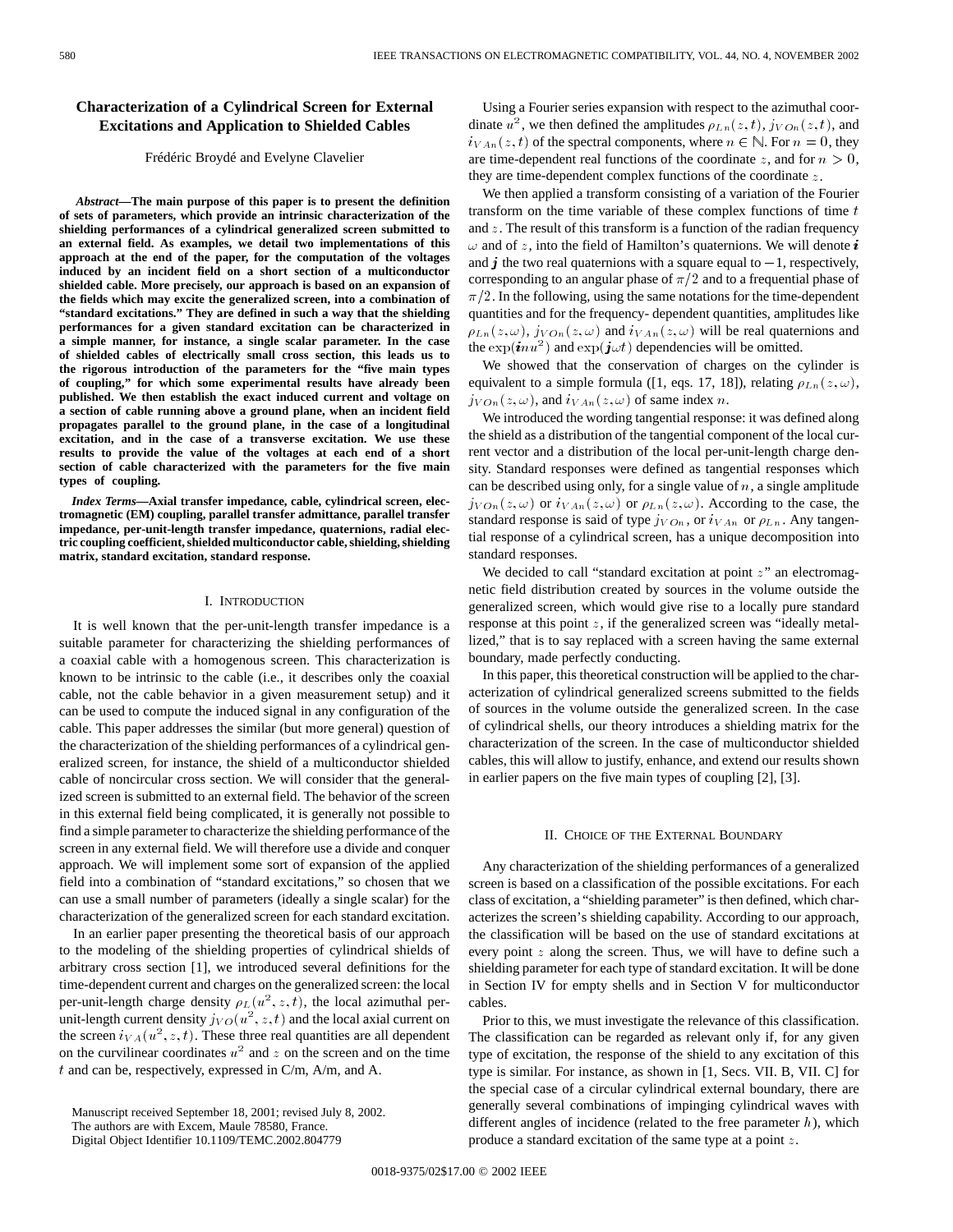

Fig. 1. Flat multiconductor shielded cable: (a) with its screen appearing as a dark area and (b), (c), and (d) with several possible generalized screens containing the cable screen.

If the generalized screen which we wish to characterize had an external boundary with electromagnetic properties close enough from the properties of the ideally metallized generalized screen, any standard excitation of a given type at a point  $z$  would, by definition, induce a locally pure standard response of the same type at the point z and, therefore, the same currents and the same charges on the screen. The behavior of the screen at the point  $z$  would therefore be the same. Our classification is necessarily relevant for such screens.

However, at this stage, we are not able to establish how similar the currents and charges induced by two different standard excitations of the same type at point  $z$  would be, when the generalized screen under consideration has an external boundary with electromagnetic properties differing from those of the ideally metallized generalized screen. This is why we will accept the following conjecture for the implementation of our classification to shields differing from the ideally metallized generalized screen. We assume that any two standard excitations of the same type at point z will give rise to the same behavior of the screen at this point. This conjecture can be viewed as an approximation considered as satisfactory without further examination. The conjecture will, for instance, be useful when we want to characterize a screen having a structure that does not allow charges to flow in any direction on the screen's surface, or when the conducting part of the screen differs from the outer boundary of the generalized screen.

We have also to consider how a characterization can be implemented experimentally and theoretically. Experimentally, for the measurement of the said shielding parameters, a generalized screen under study will be inserted in test setups capable of producing standard excitations of different types. A different test jig will be needed for each outer boundary and each type of standard excitation. Obviously, for economical reasons, few setups will be implemented and only for the simplest generalized screen outer boundaries. On the other hand, the theoretical implementation of the characterization of a generalized screen will typically require, first the computation of incident fields, then, the expansion into a sum of as many standard excitations as needed for the desired accuracy, and, finally, the computation of the amplitude coupled through the shield using the shielding parameters for each of these

standard excitations. From the considerations of [1, Secs.VII, VIII, IX], we understand that an expansion into a sum of standard excitations can only be carried out for the simplest shapes of the external boundary of the generalized screen.

Fortunately, the concept of generalized screen is flexible and a first given generalized screen can be combined with an exclusion volume (see [1, Sec. I]) in order to create a second generalized screen with a simpler geometry of the external boundary. If, for instance, we wish to characterize the screen of a flat multiconductor screened cable the cross section of which is shown in Fig. 1 (a), we will not try to compute the standard excitations for a generalized screen having the same boundaries as the cable screen! We may instead consider a generalized screen with a simpler external boundary containing the cable screen, for instance, a generalized screen with a rectangular cylinder as external boundary, as shown in Fig. 1(b), or a generalized screen with a simpler elliptical cylinder as external boundary, as shown in Fig. 1 (c), or a generalized screen with a—simplest—circular cylinder as external boundary, as shown in Fig. 1 (d). In the different drawings of Fig. 1, the hatched areas represent the exclusion volumes and the dark areas represent the screen of the flat cable.

In the remaining parts of this paper, we will therefore only consider the case of a general screen having an outer boundary of revolution. Using the idea of the simplification the outer boundary and our conjecture, the following will nevertheless be applicable to generalized screens with other outer shapes.

### III. NATURAL AMPLITUDE OF A STANDARD EXCITATION

In order to characterize the shielding performances of a generalized screen, for instance, at an angular frequency  $\omega$  and at the point  $z$ , we will have to compare a set of physical quantities measured in the volume inside the generalized screen, to a value characteristics of the amplitude of the field distribution of a given type of standard excitation, in the neighborhood of  $z = 0$ . Defining the latter value is the purpose of this paragraph.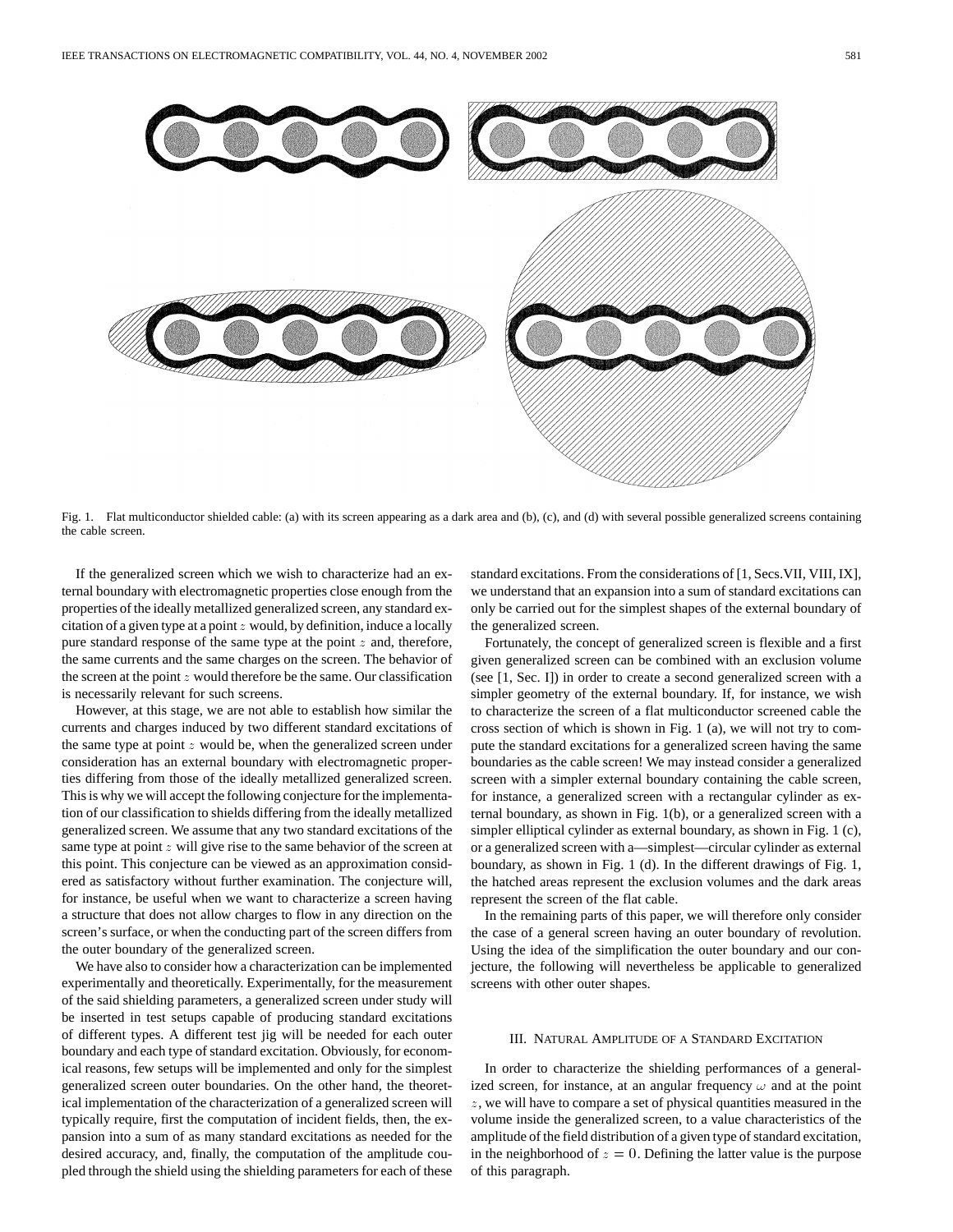The first idea for the definition of the amplitude of a given type of standard excitation, would be to use the amplitude of the electric field or the amplitude of the magnetic field, at a reference point taken in the volume outside the generalized screen, for one of the standard excitation of this type. It would seem natural to use the amplitude of a magnetic field for the standard excitations of type  $i_{VAn}$  and  $j_{VOn}$  and to use the amplitude of an electric field for the standard excitations of type  $\rho_{Ln}$ .

This approach based on a field amplitude at an arbitrary reference point calls for two remarks.

- 1) It is obvious that by using an arbitrary point in the volume outside the generalized screen, the angle of incidence plays an unwanted role.
- 2) Also, the more or less arbitrary radius of the generalized screen (see Section II) is likely to play an unnecessary role.

We shall, in the following, in the case of a generalized shield with an outer boundary of circular cross section of radius  $r_0$ , define the "natural amplitude" of a standard excitation in a way which will avoid these shortcomings. In order to accomplish this, we shall consider that the amplitude is determined with an ideally metallized screen inserted in the test setup and refer to the electromagnetic field distributions derived at [1, Sec. VII. C], each of them belonging to a given standard excitation at the point  $z = 0$  and being defined by a combination of field components. Each field component corresponds to a given value of the propagation constant h, which can take on values in the interval  $[-k,$  $k$ ],  $k$  being the wave number. Thus, there are six cases to be considered in the definition of the natural amplitudes, each of them corresponding to a standard excitation of a given type locally pure in the neighborhood of  $z = 0$ .

*Case 1:* For the standard excitation of type  $i_{VA0}$ , we shall refer to the combination of a field component  $h = k$  and a field component  $h =$  $-k$ , both of them with the same amplitude  $c_0$ . Reference [1, eqs. 30, 32] shows that the azimuthal component  $H_{\theta}$  of the magnetic field varies as  $1/r$ . It therefore sounds appropriate to define the natural amplitude of the standard excitation by the amplitude of the total current  $i_{VA0}$ flowing on the ideally metallized screen, which satisfies

$$
i_{VA0} = 2\pi r H_{\theta} \tag{1}
$$

for  $r \geq r_0$ .

*Case 2:* For the standard excitation of type  $\rho_{L0}$  we shall refer to the combination of a field component  $h = k$  and a field component  $h =$  $-k$ , both of them with their amplitudes  $c_0$  of opposite values. [1, eqs. 30, 32] shows that the radial component  $E_r$  of the electric field varies as  $1/r$ . It therefore sounds appropriate to define the natural amplitude of the standard excitation by the amplitude of the total charge  $\rho_{L0}$  on the ideally metallized screen, which satisfies

$$
\rho_{L0} = 2\pi\varepsilon_0 r E_r \tag{2}
$$

for  $r \geq r_0$ .

*Case 3:* For the standard excitation of type  $j_{V O 0}$ , we shall refer to the  $h = 0$  component, with all amplitude distributions equal to zero except  $b_0$ , and  $d_0$  related by [1, eq. 35]. We shall note that  $b_0$  corresponds to an incident wave, that  $d_0$  corresponds to a reflected wave and that  $b_0$ and  $d_0$  are Dirac distributions. We shall note  $B_0$  the area

$$
B_0 = \int_{-k}^{k} b_0(h) dh
$$
 (3)

of the distribution  $b_0$ , the unit of  $B_0$  being the amperes meter. We will define the natural amplitude of the standard excitation by the quantity  $2k^2B_0$  on the ideally metallized screen, its unit being amperes per meter. From [1, eqs. 30, 35][4, eq. 9.1.27] we can compute the value of the axial component  $H_z$  of the magnetic field for  $r \geq r_0$  using Hankel's functions

$$
H_z = 2k^2 B_0 \frac{\mathbf{H}_0^{(1)}(kr)\mathbf{H}_1^{(2)}(kr_0) - \mathbf{H}_0^{(2)}(kr)\mathbf{H}_1^{(1)}(kr_0)}{2\mathbf{H}_1^{(2)}(kr_0)}.
$$
 (4)

Which, using [4, 9.1.17] may be simplified into

$$
H_z = 2k^2 B_0 \frac{2\mathbf{j}}{\pi kr \mathbf{H}_1^{(2)}(kr)}.
$$
 (5)

We note that if the generalized screen has a small radius compared to wavelength, (5) can be transformed using [4, 9.1.9] into

$$
H_z = 2k^2 B_0 \frac{\mathbf{j} (Y_0(kr) J_1(kr_0) - J_0(kr) Y_1(kr_0))}{J_1(kr_0) - \mathbf{j} Y_1(kr_0)} \approx 2k^2 B_0 \tag{6}
$$

valid for  $1 \geq kr \geq kr_0$ . When and where these assumptions are valid, the ideally metallized screen is therefore surrounded by a homogenous axial magnetic field. We shall note that, because an infinite solenoidal current sheet of small radius compared to wavelength does not produce any external field (the magnetic field is trapped into the sheet). The field given by (6) is also equal to the field applied by the external sources of the test setup. In the case of a generalized screen of small radius compared to wavelength, the chosen natural amplitude is therefore equal to the magnitude of the homogenous axial magnetic field in the vicinity of the outer boundary, also equal to the applied axial magnetic field.

*Case 4:* For a standard excitation of type  $i_{VAn}$  with  $n \geq 1$  we shall refer to the combination of a field component  $h = k$  and a field component  $h = -k$ , with equal amplitudes  $u_n$  and  $v_n$ , these amplitudes being defined and related respectively by [1, eqs. 33, 36] (the latter containing unfortunately an editorial error). We note that  $\delta(h-k)u_n$  is the coefficient of a  $\Phi_n$  function varying as  $r^n$ , caused by sources in the volume outside the generalized screen, whereas  $\delta(h - k)v_n$  is the coefficient of a  $\Psi_n$  function varying as  $r^{-n}$ , caused by current and charges on the ideally metallized screen. Using [1, eq. 30], we find that at  $z = 0$  the combination of both terms with the amplitude  $u_n$  allows the computation of the quaternion amplitudes of the applied electric field  $\mathbf{E}^{\text{appl}}$ and of the applied magnetic field  $\mathbf{H}^{\text{app1}}$  taking on the value

$$
\begin{cases}\nE_r^{\text{app1}} = 0 \\
E_\theta^{\text{app1}} = 0 \\
E_z^{\text{app1}} = 0 \\
H_r^{\text{app1}} = 2j \frac{n_{kr}^{n-1}}{n_0 r_0^{n}} u_n \mathbf{i} \\
H_\theta^{\text{app1}} = -2j \frac{n_{kr}^{n-1}}{n_0 r_0^{n}} u_n \\
H_z^{\text{app1}} = 0.\n\end{cases} (7)
$$

This formula being valid at  $z = 0$ , for  $r \ge r_0$ . We shall define the natural amplitude of the standard excitation by the quantity

$$
\frac{H_{\theta}^{\text{app1}}}{r^{n-1}} = \frac{i_{VAn}}{2\pi r_0^n}
$$
(8)

where [1, eqs. 34, 36, 37] have been used. In the special case  $n =$ 1, we note that (7) shows that the applied magnetic field is uniform, orthogonal to the axis and that the natural amplitude of the standard excitation is the amplitude of the applied magnetic field.

*Case 5:* For a standard excitation of type  $\rho_{Ln}$  with  $n \geq 1$ , we shall refer to the combination of a field component  $h = k$  and a field component  $h = -k$ , with opposite amplitudes  $u_n$  and  $v_n$ , these amplitudes being related by [1, eq. 36]. As previously,  $\delta(h - k)u_n$  is the coefficient of a  $\Phi_n$  function varying as  $r^n$ , caused by sources in the volume outside the generalized screen, whereas  $\delta(h - k)v_n$  is the coefficient of a  $\Psi_n$  function varying as  $r^{-n}$ , caused by current and charges on the ideally metallized screen. Using [1, eq. 30], we find that at  $z = 0$  the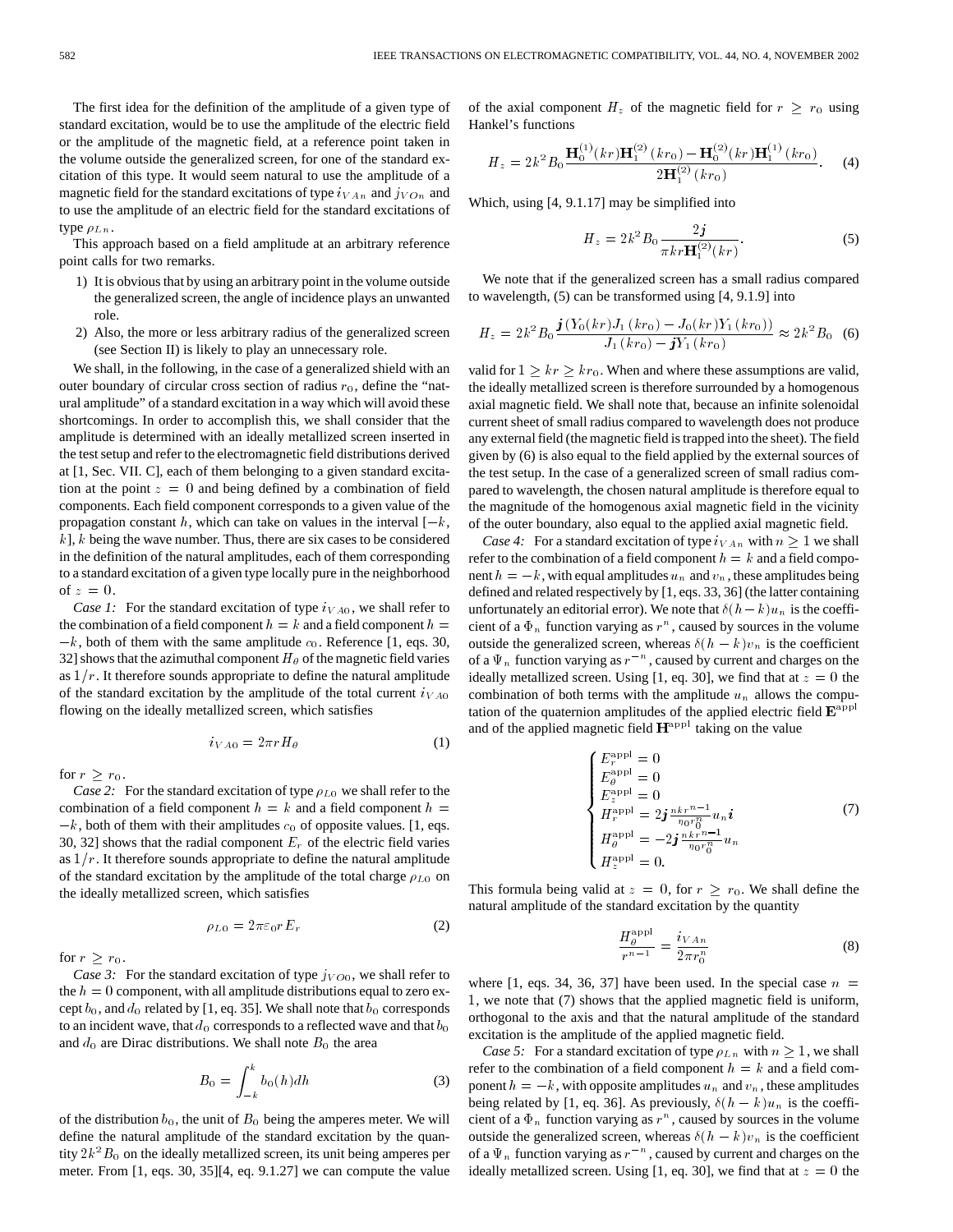combination of both terms with the amplitude  $u_n$  allows the computation of the applied electric field  $\mathbf{E}^{\text{app1}}$  and of the applied magnetic field  $\mathbf{H}^{\text{appl}}$  taking on the value

$$
\begin{cases}\nE_r^{\text{app1}} = \mp 2j \frac{n k r^{n-1}}{r_0^n} u_n \\
E_\theta^{\text{app1}} = \mp 2j \frac{n k r^{n-1}}{r_0^n} u_n \mathbf{i} \\
E_z^{\text{app1}} = 0 \\
H_r^{\text{app1}} = 0 \\
H_\theta^{\text{app1}} = 0 \\
H_z^{\text{app1}} = 0 \\
H_z^{\text{app1}} = 0.\n\end{cases} \tag{9}
$$

This formula being valid at  $z = 0$ , for  $r \ge r_0$ . We shall define the

natural amplitude of the standard excitation by the quantity  
\n
$$
\frac{E_r^{\text{appl}}}{r^{n-1}} = \frac{\rho_{Ln}}{2\pi\varepsilon_0 r_0^n}
$$
\n(10)

where [1, eqs. 34, 36, 37] have been used. In the special case  $n = 1$ , we note that (9) shows that the applied electric field is uniform, orthogonal to the axis and that the natural amplitude of the standard excitation is the amplitude of the applied electric field.

*Case 6:* For standard excitations of type  $j_{VOn}$  with  $n \geq 1$ , electric and magnetic fields are not simple in the neighborhood of  $z = 0$ . However, we may produce electromagnetic fields of this type by combining a  $h = 0$  component, the amplitude distribution  $a_n, c_n, b_n$ , and  $d_n$  of which are related by [1, eq. 35] and by the additional relation canceling  $H_{\theta}$ , with a component  $h = k$  and with a component  $h = -k$ , with opposite amplitudes  $u_n$  et  $v_n$  related by [1, eq. 36], taking on a value suitable for the cancellation at  $z = 0$  of the electric field coordinate  $E_r$  of the  $h = 0$  component. The latter two components are those of a standard excitation of type  $\rho_{Ln}$ . We shall therefore simply define the natural amplitude of the standard excitation of type  $j_{VOn}$ , as the natural amplitude of the standard excitation of type  $\rho_{Ln}$  so defined.

We have just defined the natural amplitude of all standard excitations, without any reference to an arbitrary point where field values would have been measured. Instead, we have considered that the natural amplitude of the standard excitation is measured with an ideally metallized screen of arbitrary radius installed in the test setup. The definition of the natural amplitude contains no assumption concerning the size of the cross section of the generalized screen with respect to the wavelength.

We can note that in the special case of a screen with a cross section much smaller than the wavelength a vocabulary has already been defined in [2] for configurations referred to as "the five main types of coupling" in [3]. At this point, we can show the relationship between these types of coupling and the types of excitation of this paper:

- a standard excitation of type  $i_{VA0}$  corresponds to a Type 1 coupling, the natural amplitude of the standard excitation being the axial current, in agreement with (1);
- a standard excitation of type  $\rho_{L0}$  corresponds to a Type 2 coupling, the natural amplitude of the standard excitation being a per-unit-length charge density, in agreement with (2);
- a standard excitation of type  $j_{V O0}$  corresponds to a Type 3 coupling, the natural amplitude of the standard excitation being the amplitude of a uniform axial applied magnetic field, in agreement with (6);
- a standard excitation of type  $i_{VA1}$  corresponds to a Type 5 coupling, the natural amplitude of the standard excitation being the amplitude of a uniform applied magnetic field parallel to the cross section of the generalized screen, in agreement with  $(8)$ ;
- a standard excitation of type  $\rho_{L1}$  corresponds to a Type 4 coupling, the natural amplitude of the standard excitation being the amplitude of a uniform applied electric field parallel to the cross section of the generalized screen, in agreement with (10).

Please note that in the case of the Type 5 coupling, the definitions in [2] and [3] clearly address a standard excitation of type  $i<sub>V A1</sub>$ , whereas the corresponding picture shows a combination of two standard excitations of types  $i_{VA1}$  and  $j_{VO1}$ .

### IV. HOLLOW CYLINDRICAL SHELL

If we want to characterize the shielding properties of a hollow cylindrical shell at a given point  $z$ , we will have to compare a set of physical quantities, regarded as effects, measured in the volume inside the generalized screen, to the natural amplitude of a given standard excitation which cause them. In this volume, we know that it is generally possible to compute electric and magnetic fields as if the volume was isolated, provided the effect of external excitations like our standard excitations are taken into account using equivalent sources on its boundary (this boundary is the internal boundary of the generalized screen). It is important to note that these equivalent internal sources are located at the parts of the internal boundary (a surface) where the generalized screen is excited and leaks, whereas the resulting electric and magnetic fields may exists anywhere in the volume inside the generalized screen, even in the case of an excitation limited to a small part of the generalized screen. In addition, equivalent internal sources are to a large extend independent of what could be added in the hollow cylindrical shell, whereas the resulting field are not.

It is therefore appropriate to use the equivalent internal sources, not the resulting fields for the definition of the said physical quantities. In this paper, we will consider that these quantities are the amplitude of source terms related to the currents or charges or electric field or magnetic field amplitudes on the external boundary of the generalized screen, by a linear relation. We will also assume that a finite number of these physical quantities allow a good enough accuracy.

For instance, if we assume that the hollow cylindrical shell has a circular cylindrical internal boundary made of a good homogenous conductor, we can obviously only consider the tangential electric field on the boundary for the equivalent internal sources. If we denote  $E_{SA}(\theta, z, t)$  the instantaneous axial component of the tangential electric field and  $E_{SO}(\theta, z, t)$  the instantaneous azimuthal component of the tangential electric field, we know that we can expand them using the quaternion peak amplitudes  $E_{SAn}(z,\omega)$  and  $E_{SOn}(z,\omega)$ in such a way that

$$
E_{SA}(\theta, z, t) = \text{Re}\left[\int_0^\infty e^{\mathbf{j}\omega t} \left\{\sum_{n=0}^\infty E_{SAn}(z, \omega) e^{\mathbf{i}n\theta}\right\} d\omega\right]
$$
  
\n
$$
E_{SO}(\theta, z, t) = \text{Re}\left[\int_0^\infty e^{\mathbf{j}\omega t} \left\{\sum_{n=0}^\infty E_{SOn}(z, \omega) e^{\mathbf{i}n\theta}\right\} d\omega\right].
$$
\n(12)

For a given desired accuracy, higher values of  $n$  can be neglected. We have therefore defined a finite set of the wanted physical quantities. We note that if the hollow cylindrical shell had apertures, as in the case of a mesh or braid, it would have been necessary to also consider the instantaneous normal electric field on the boundary  $E_{SR}(\theta, z, t)$ and the quaternion peak amplitude components  $E_{SRn}(z, \omega)$  of its expansion, defined as

$$
E_{SR}(\theta, z, t) = \text{Re}\left[\int_0^\infty e^{\mathbf{j}\omega t} \left\{\sum_{n=0}^\infty E_{\text{SRn}}(z, \omega) e^{\mathbf{i}n\theta}\right\} d\omega\right].
$$
 (13)

If we take into account such a finite set of physical quantities for the description of the magnitude of the internal equivalent sources, on the one hand and a finite set of natural amplitudes for the measurement of standard excitations of different types on the other hand, the supposedly linear relation between them can be expressed in a matrix con-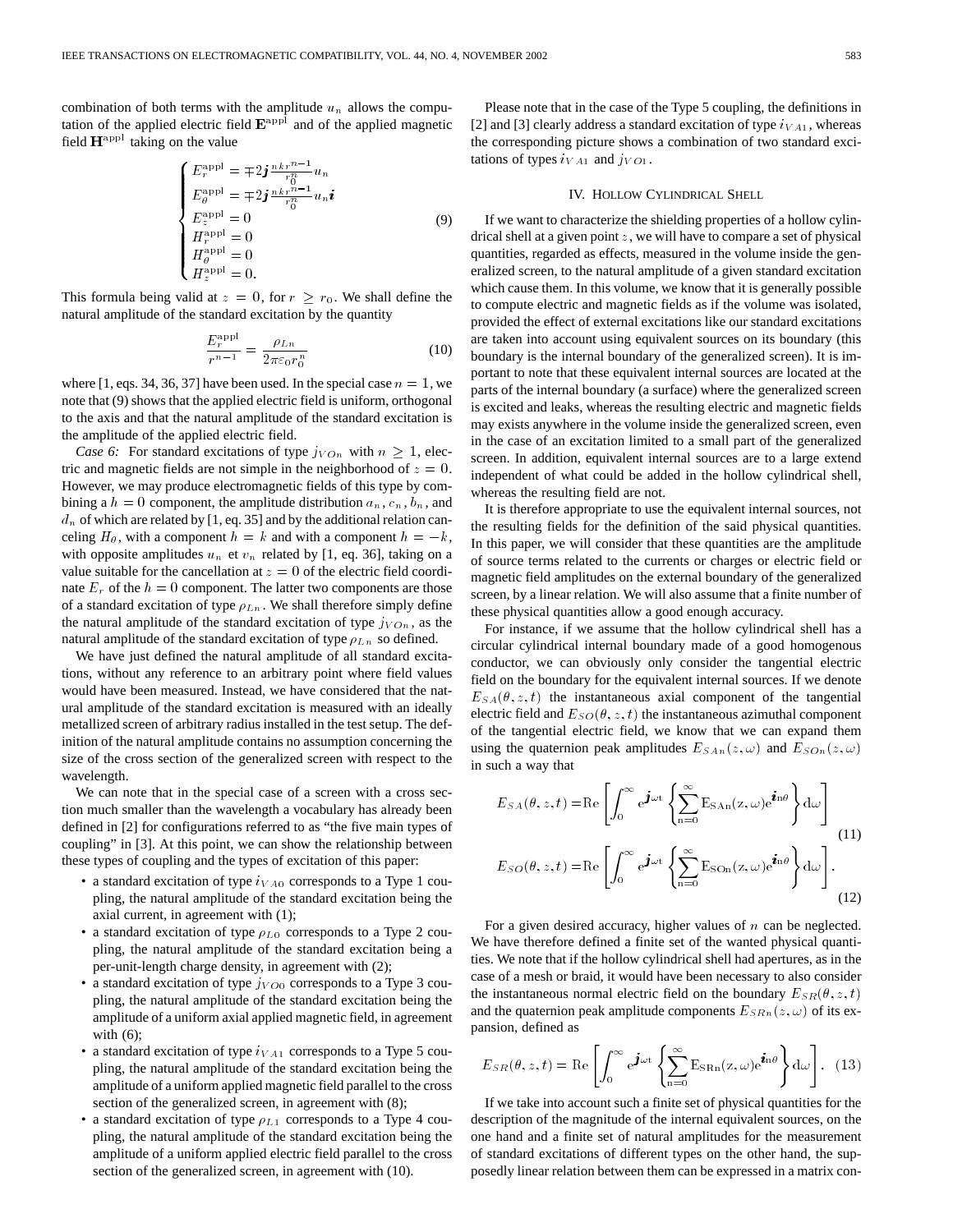

Fig. 2. Short length of shielded multiconductor cable in an external field.

taining the shielding parameters, which we will call "shielding matrix." This shielding matrix would generally depend on the axial coordinate  $z$ where the standard excitation is applied and on the axial coordinate  $z'$ where the magnitude of the internal equivalent sources is considered.

We will say that the generalized screen is well-behaved if the internal equivalent sources at the point z are practically only related to the incident field values at the same axial coordinate  $z$ . In this case, the internal equivalent sources need be considered only where the standard excitation takes place and the shielding matrix depends on a single axial coordinate  $z$ . Thin generalized screens, that is to say screens for which the thickness of the hollow cylindrical shell is much smaller than the wavelength of the incident wave, are expected to be well-behaved (for instance, Franceschetti [5] has shown that the homogenous thin shield can be taken into account using only a discontinuous boundary condition, which means that the internal equivalent source depends only on the fields on the opposite side of the screen). Of course, in the case of a well-behaved generalized screen the properties of which do not vary with the axial coordinate  $z$ , the shielding matrix does not depend on  $z$ either.

The shielding matrix of a well-behaved hollow cylindrical shell is convenient for the characterization of the generalized screen, because it can obviously be used to compute the amplitude of internal equivalent sources and then the internal fields using any appropriate techniques. We note that if the hollow shell is empty, at frequencies below the cutoffof the first propagation mode of this waveguide, internal equivalent sources will only produce evanescent waves, with an essentially local effect. If the frequency is increased above the cutofffrequency, the contribution of the internal equivalent sources will propagate and the fields at any point inside the generalized screen will be the result of the summation of the contributions of the excitations along the whole screen's length and reflections at the termination. If the cylindrical shell contains internal conductors along the axis, the picture is obviously changed because of the presence of a TEM mode available at any frequency for the propagation of local contributions.

# V. SHIELDED CABLES

Let us consider a shielded cable with a single shield and  $N$  internal conductors, having a cross section much smaller than the wavelength. Only quasi-TEM modes can therefore propagate inside the cable shield. In practice, we are only interested in describing what happens on internal conductors at each end of a section of cable. In a way, the problem of the characterization of the shield is replaced by the problem of the characterization of the cable.

Let us therefore consider a section of cable shorter than the wavelengths of interest. If we first consider the internal problem when no external excitation is applied, we know that, using the shield as a reference conductor, the interaction between the shield and the  $N$  internal conductors can be represented using a square matrix of order  $N$  as per-unit-length capacitance matrix and a square matrix of order  $N$  as per-unit-length inductance matrix. Alternatively, this interaction can be described using an equivalent schematic containing the  $N(N +$  $11/2$  per-unit-length capacitances between the  $N + 1$  conductors (in-<br>cluding N per-unit-length capacitances to the reference conductor) and<br>N per-unit-length self-inductances, one on each internal conductor,<br>with the as cluding  $N$  per-unit-length capacitances to the reference conductor) and  $N$  per-unit-length self-inductances, one on each internal conductor, In fact, the per- unit-length capacitance matrix or capacitances describe the effect of the electric field normal to the internal conductors and the per-unit-length inductance matrix or inductances describe the effect of the electric field tangential to the internal conductors.

If we now consider the internal problem when an external excitation is applied, always using the shield as reference conductor, the action of the external sources of the field can be represented using field equivalent sources: per-unit-length current sources for the description of the effect of the electric field normal to the internal conductors of the cable resulting from the external excitation and per-unit-length voltage sources for the description of the effect of the electric field tangential to the internal conductors of the cable resulting from the external excitation. Once redundant sources have been canceled, we obtain an equivalent circuit in which  $N$  per-unit-length voltage source and  $N$  per-unit-length current sources have been added to the equivalent schematic of the cable without external excitation, as shown on schematic of Fig. 2 for the case  $N = 3$ .

The shielding properties of the shielded cable will be characterized once the complex amplitude of these  $2N$  field equivalent sources are established for the relevant different standard excitation, as a function of their natural amplitude. We note that for standard excitations other than the standard excitation of type  $i_{VA0}$ , of type  $\rho_{L0}$  and of type  $j_{VO0}$ , the amplitude of the field equivalent sources is *a priori* dependent on the azimuth angle  $\theta$  of the applied standard excitation.

Unless the structure of the cable is very weird we can assume that for any low impedance standard excitation (standard excitation of type  $i_{VAn}$  and of type  $j_{VOn}$ ) we can neglect the N per-unit-length current sources and that for a high impedance standard excitation (standard excitation of type  $\rho_{Ln}$  ) we can neglect the  $N$  per-unit-length voltage source. In fact passive circuits exist which can convert a low impedance input into a high impedance output (and vice versa), for instance *LC* circuits at the resonance and transformers, but cable shields are not expected to behave that way!

## VI. FIVE MAIN TYPES OF COUPLING

If we assume that considering only standard excitation of the type  $i_{VA0}$ , of the type  $\rho_{L0}$ , of the type  $j_{VO0}$ , of the type  $i_{VA1}$  and of the type  $\rho_{L1}$  provides enough accuracy, it is possible to limit the characterization of a shielded cable to the five types of coupling already mentioned at the end of Section III.

In addition, in line with the consideration of the end of Section V on field equivalent sources, we will consider that only Type 1 coupling, Type 2 coupling, and Type 5 coupling have an effect on the amplitude of the N per-unit-length voltage sources and that only Type 2 coupling and Type 4 coupling have an effect on the amplitude of the  $N$  per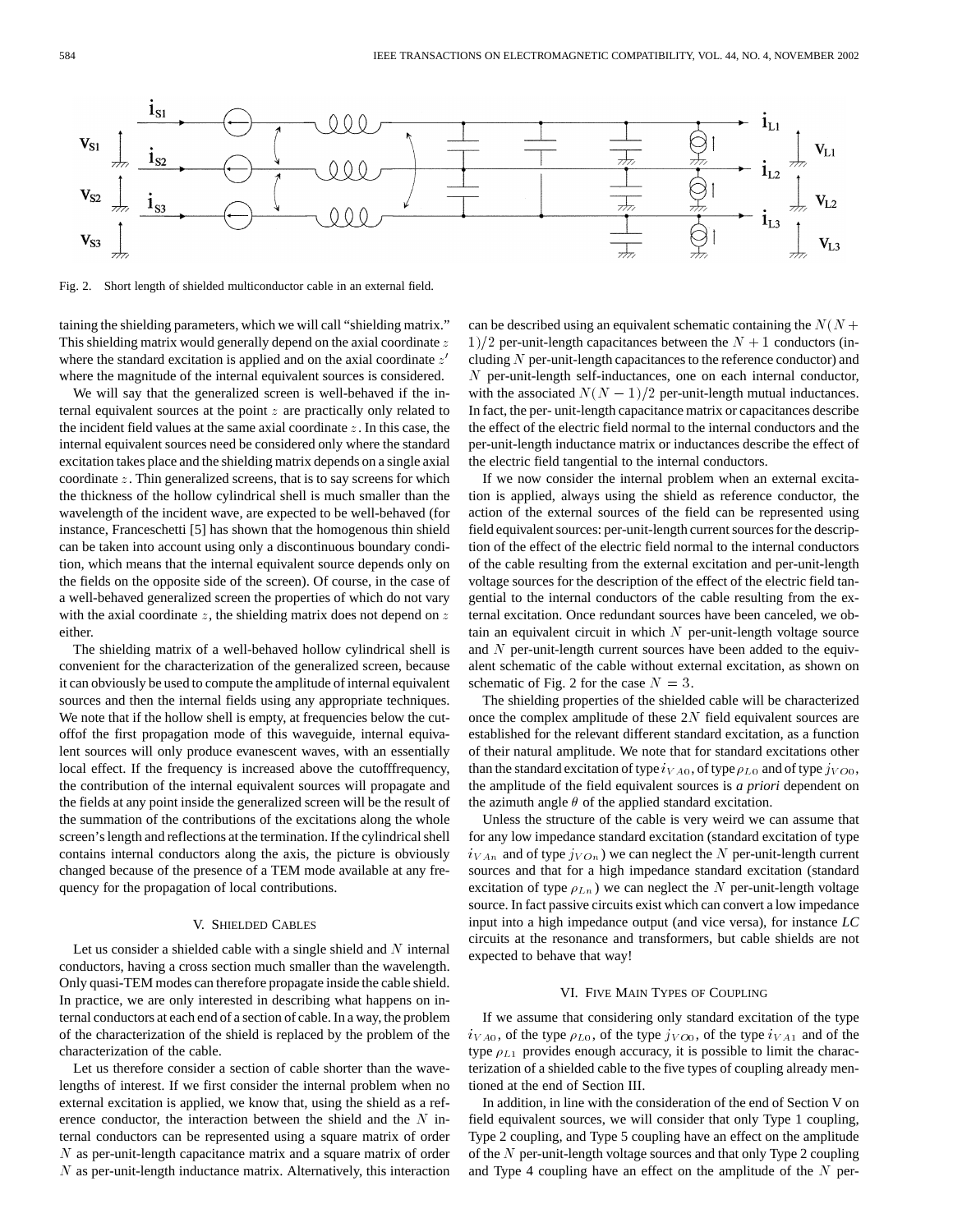unit-length current sources. We can now give accurate definitions of the shielding parameters for multiconductor shielded cables.

The Type 1 coupling corresponds to the situation where external sources produce a standard excitation of type  $i_{VA0}$  for which the natural amplitude is an axial current. The shielding parameters are therefore N complex per-unit-length transfer impedances (expressed in  $\Omega/m$ ). The Type 1 coupling produces, on a length dz of cable, on the internal conductor  $\alpha$ , a voltage  $dv_{\alpha}$  equal to

$$
dv_{\alpha} = Z_{T\alpha} i_{VA0} dz \tag{14}
$$

where  $Z_{T\alpha}$  is the per-unit-length transfer impedance for the internal conductor  $\alpha$  and where  $i_{VA0}$  is the applied current flowing on the cable shield.

Type 2 coupling corresponds to the situation where external sources produce a standard excitation of type  $\rho_{L0}$  for which the natural amplitude is a per-unit-length charge density. The shielding parameters are therefore  $N$  complex frequencies which we prefer to write as the product of  $j\omega$  by a dimensionless radial electric coupling coefficient. Type 2 coupling produces, on a length  $dz$  of cable, on the internal conductor  $\alpha$ , a current  $di_{\alpha}$  equal to

$$
di_{\alpha} = \mathbf{j}\,\omega\zeta_{R\alpha}\,\rho_{L0}dz\tag{15}
$$

where  $\zeta_{R\alpha}$  is the radial electric coupling coefficient for the conductor  $\alpha$  and where  $\rho_{L0}$  is the applied per-unit-length charge density on the cable shield.

Type 3 coupling corresponds to the situation where external sources produce a standard excitation of type  $j_{V O0}$  for which the natural amplitude is the amplitude of a uniform axial applied magnetic field. The shielding parameters are therefore  $N$  complex transfer impedances (expressed in  $\Omega$ ) which we call axial transfer impedances. Type 3 coupling produces, on a length dz of cable, on the internal conductor  $\alpha$ , a voltage  $dv_{\alpha}$  equal to

$$
dv_{\alpha} = Z_{AT\alpha} H_z dz \tag{16}
$$

where  $Z_{AT\alpha}$  is the axial transfer impedance for the conductor  $\alpha$  and where  $H_z$  is the amplitude of a uniform axial applied magnetic field.

Type 4 coupling corresponds to the situation where external sources produce a standard excitation of type  $\rho_{L1}$ , for which the natural amplitude is the amplitude of a uniform applied electric field parallel to the cross section of the generalized screen. The shielding parameters are therefore  $N$  transfer admittances (expressed in  $S$ ) which we call parallel transfer admittances. They are real quaternions because the azimuth of the applied field is a parameter of the induced current. However, they can be also viewed as complex numbers dependent on the relative azimuth between the applied field and the cable. Type 4 coupling produces, on a length dz of cable, on the internal conductor  $\alpha$ , a current  $di_{\alpha}$  equal to

$$
di_{\alpha} = Y_{PT\alpha} E_{\perp} dz \tag{17}
$$

where  $Y_{PT\alpha}$  is the parallel transfer admittance for the conductor  $\alpha$ , considered as a real quaternion or as an azimuth-dependent complex number and where  $E_{\perp}$  is the amplitude of the uniform applied electric field. We note that this parameter is different from the one defined in [2] and [3] which was later found to be impractical because it involved a charge which could not be easily measured.

Type 5 coupling corresponds to the situation where external sources produce a standard excitation of type  $i_{VA1}$  for which the natural amplitude is the amplitude of a uniform applied magnetic field parallel to the cross section of the generalized screen. The shielding parameters are therefore N transfer impedances (expressed in  $\Omega$ ) which we call parallel transfer impedances. They are real quaternions because the azimuth of the applied field is a parameter of the induced current. However, they can be also viewed as complex numbers dependent on the relative azimuth between the applied field and the cable. The Type 5 coupling produces, on a length  $dz$  of cable, on the internal conductor  $\alpha$ , a voltage  $dv_{\alpha}$  equal to

$$
dv_{\alpha} = Z_{PT\alpha} H_{\perp} dz \tag{18}
$$

where  $Z_{PT\alpha}$  is the parallel transfer impedance for the conductor  $\alpha$ , considered as a real quaternion or as an azimuth-dependent complex number and where  $H_{\perp}$  is the amplitude of the uniform applied magnetic field.

These definitions of coupling parameters are close to the one given in [2] and [3], with the exception of the one applicable to Type 4 coupling.

## VII. NATURAL AMPLITUDES FOR THE CYLINDER ABOVE A GROUND PLANE

In the next paragraph we will compute the amplitude of the field equivalent sources in two cases of a cable running parallel to a ground plane. Prior to doing this, we need some more general results on the electrostatic charge distribution on a circular cylinder submitted to an electric field, from which we will determine the values of the natural amplitudes.<br>We consider an ideal conducting circular cylinder of radius  $r_0$  laying at a height  $h - r_0$  above the ideal infinite horizontal ground pl amplitudes.

We consider an ideal conducting circular cylinder of radius  $r_0$  laying to say, the axis of the cylinder is  $h$  above the ground plane). A uniform electrostatic field of intensity  $E_0$  is applied with field lines orthogonal to the ground plane, for instance using a second infinite plane parallel to the ground plane at a height much larger than  $r_0+h$  and connected to a suitable voltage source. We want to determine the charge distribution on the cylinder, using an expansion involving homogenous standard responses  $\rho_{Ln}$ , that is to say a standard responses  $\rho_{Ln}$  for a charge distribution independent of z.

In order to achieve this, we start by establishing the electrostatic field distributions produced by these standard responses. Let us first consider the field electric field produced on the cylinder boundary by an homogenous (i.e., independent of  $z$ ) distribution of charges. This field is normal to the surface and its real amplitude  $E_L(\theta)$  can be expanded as a angular Fourier series

$$
E_L(\theta) = \text{Re}\left[\sum_{n=0}^{\infty} E_{Ln} e^{in\theta}\right].
$$
 (19)

Using the well-known amplitude  $\rho_S/\varepsilon_0$  of the field on the boundary of a conducting cylinder carrying a surface charge density  $\rho_S$  and [1, eqs. 4, 5], we obtain that the complex amplitude of the electric field produced by the homogenous standard responses  $\rho_{Ln}$  are given by

$$
E_{Ln} = \frac{\rho_{Ln}}{2\pi\varepsilon_0 r_0}.
$$
 (20)

Let us now consider the complex potential  $\zeta_0$  produced by a cylindrical monopole alone in space placed on the cylinder axis. Taking a point on the cylinder axis as origin and choosing the  $Ox$  axis vertical, point on the cylinder axis as origin and choosing the Ox axis vertical,<br>directed upward, we obtain (see [6, p. 195]) the potential as a function<br>of the cartesian coordinates x and y<br> $\zeta_0 = -\frac{p_0}{2} \ln(x + iy)$  (21) of the cartesian coordinates  $x$  and  $y$ 

$$
\zeta_0 = -\frac{p_0}{2\pi\varepsilon_0} \ln(x + iy) \tag{21}
$$

where  $p_0$  is the momentum of the cylindrical dipole of order 0, that is to say the per-unit-length charge density. The electric field produced is the opposite of the conjugate of the derivative of the potential and<br>therefore<br> $E_x + iE_y = \frac{p_0}{2\pi\varepsilon_0} \frac{1}{x - iy} = \frac{p_0}{2\pi\varepsilon_0} \frac{e^{i\theta}}{r}$ . (22) therefore

$$
E_x + iE_y = \frac{p_0}{2\pi\varepsilon_0} \frac{1}{x - iy} = \frac{p_0}{2\pi\varepsilon_0} \frac{e^{i\theta}}{r}.
$$
 (22)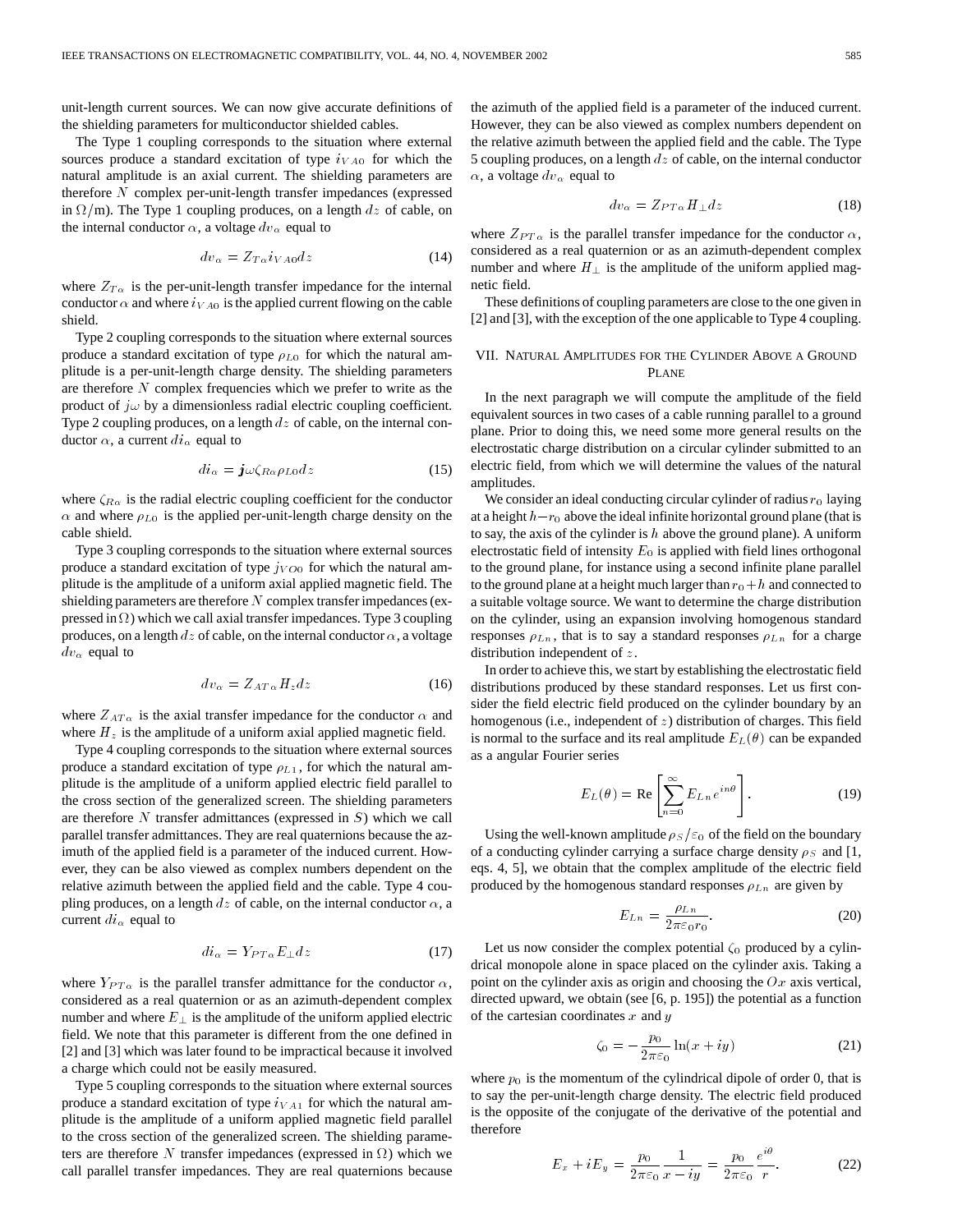Comparing this expression with (20) we of course find that the cylindrical dipole of order 0 produces the same field as an homogenous standard response of type  $\rho_{L0}$  with an amplitude  $\rho_{L0} = p_0$ , because in both cases we have the same field on the boundary  $r = r_0$ .

For  $n \geq 1$ , let us consider the complex potential  $\zeta_n^{\prime}$  produced by a cylindrical multipole of order  $n$ , alone in space at the location of the cylinder axis. We now obtain (see [6, p. 203])

$$
\zeta_n' = \frac{p_n}{2\pi\varepsilon_0} \frac{1}{(x+iy)^n} \tag{23}
$$

where  $p_n$  is the moment of the cylindrical multipole of order n. The resulting field produced is simply

$$
E_x + iE_y = \frac{p_n}{2\pi\varepsilon_0} \frac{n}{(x - iy)^{n+1}} = \frac{p_n}{2\pi\varepsilon_0} \frac{ne^{i(n+1)\theta}}{r^{n+1}}.
$$
 (24)

Let us also consider the complex potential  $\zeta_n''$  derived from (24) using an analytic inversion (see [7, pp. 220, 250]). We obtain

$$
\zeta_n'' = \frac{p_n}{2\pi\varepsilon_0} \frac{(x+iy)^n}{r_0^{2n}}.
$$
 (25)

The field produced by this complex potential is

$$
E_x + iE_y = \frac{-p_n}{2\pi\varepsilon_0} \frac{n(x - iy)^{n-1}}{r_0^{2n}} = \frac{-p_n}{2\pi\varepsilon_0} \frac{nr^{n-1}e^{-i(n-1)\theta}}{r_0^{2n}}.
$$
 (26)

If we now define the complex potential  $\zeta_n$  as  $\zeta_n = \zeta_n' - \zeta_n''$ , the resulting field at a distance  $r_0$  of the cylinder axis is given by

$$
E_x + iE_y = \frac{p_n}{2\pi\varepsilon_0} \frac{ne^{i\theta}}{r_0^{n+1}} \left( e^{in\theta} + e^{-in\theta} \right) = \frac{p_n}{\pi\varepsilon_0} \frac{ne^{i\theta}}{r_0^{n+1}} \cos n\theta. \tag{27}
$$

Comparing this result with (20), we find that for  $n \geq 1$ , the complex potential  $\zeta_n$  produces the same field as the one which exist when an homogenous standard response of type  $\rho_{Ln}$  with an amplitude

$$
\rho_{Ln} = \frac{2np_n}{r_0^n} \tag{28}
$$

exist on the conducting cylinder, because in both cases we have the same field on the boundary  $r = r_0$ .

We must now give an interpretation to the two components of the complex potential  $\zeta_n$ : the complex potential  $\zeta'_n$  corresponds to the field produced by the charge distribution of the homogenous standard response  $\rho_{Ln}$ , whereas the complex potential  $\zeta_n''$  corresponds to an external field capable of inducing this charge distribution on the cylinder. Therefore any homogenous charge distribution on the conducting cylinder alone in space, specified using the amplitude of the standard responses  $\rho_{Ln}$  produces a complex potential equal to

$$
\zeta = -\frac{\rho_{L0}}{2\pi\varepsilon_0} \ln(x + iy) + \frac{1}{4\pi\varepsilon_0} \sum_{n=1}^{\infty} \frac{\rho_{Ln}}{n} \frac{r_0^n}{(x + iy)^n}.
$$
 (29)

As a second step, we can now establish the complex potential of the conducting circular cylinder above the ground plane. We must consider a complex potential given in (29), its image complex potential (it would be the opposite of the potential at the opposite of the conjugate point if the origin was on the ground plane) and the complex potential of an homogenous normal field of amplitude  $E_0$  and we therefore obtain

$$
\zeta = -\frac{\rho_{L0}}{2\pi\varepsilon_0} \ln \frac{(x+iy)}{-x-iy-2h} + \frac{1}{4\pi\varepsilon_0} \sum_{n=1}^{\infty} \rho_{Ln} \frac{1}{n} \left\{ \frac{r_0^n}{(x+iy)^n} - \frac{r_0^n}{(-x-iy-2h)^n} \right\} - (x+iy+h)E_0.
$$
 (30)



Fig. 3. The dimensionless coefficients  $\rho_{L0ZV}$ ,  $\rho_{L1ZV}$ ,  $\rho_{L2ZV}$  and  $\rho_{L3ZV}$ as a function of the normalized height  $h/r_0$  above a ground plane.

Considering the symmetry of the problem, the amplitudes of the standard responses  $\rho_{Ln}$  must be real. At any point on the ground plane, we have  $x = -h$  and we can see that, the real part of the complex potential (the real potential) vanishes. The real part of the complex potential must take on a constant value on the boundary of the conducting cylinder. Because of the logarithm, this is only achievable exactly with an infinite number of terms in the series whenever the cylinder is globally charged. If we limit ourselves to an approximate solution with  $M + 1$  terms, (30) is ideal for the computation of the standard responses using the method of moments with point matching. The system to be solved is

$$
\rho_{L0} \ln \left( 1 + \frac{4h^2}{r_0^2} + \frac{4h}{r_0} \cos \theta \right)
$$
  
+ 
$$
\sum_{n=1}^{\infty} \frac{\rho_{Ln}}{n} \text{Re} \left\{ e^{-in\theta} - \frac{(-1)^n}{\left(\frac{2h}{r_0} + e^{i\theta}\right)^n} \right\}
$$
  
= 
$$
4\pi \varepsilon_0 E_0 r_0 \left( \cos \theta + \frac{h}{r_0} \right) + 4\pi \varepsilon_0 V
$$
(31)

where  $V$  is the real potential of the conducting cylinder with respect to the ground plane, for  $M + 1$  values  $\theta_m$  of the azimuth angle  $\theta$  (the origin of  $\theta$  is the vertical axis Ox pointing upward), for instance  $\theta_m =$  $2m\pi/(2M + 1)$ , for m between 0 and M. We have to consider that the general solution is a superposition the solution for  $V = 0$  and of the solution for  $E_0 = 0$ .

For  $V = 0$  we have computed (see Fig. 3) the dimensionless

$$
\rho_{Ln\,ZV} = \frac{\rho_{Ln}}{4\pi\varepsilon_0 r_0 E_0} \tag{32}
$$

and for  $E_0 = 0$ , we have computed (see Fig. 4) the dimensionless

$$
\rho_{LnZF} = \frac{\rho_{Ln}h}{4\pi\varepsilon_0r_0V} \tag{33}
$$

both as functions of  $h/r_0$  ranging between 1 and 10 and for  $n = 0$  to  $n = 3$ . Using the universal plots of Figs. 3 and 4 with the proper value of the normalized height  $h/r_0$ , any value of  $\rho_{L0}$ ,  $\rho_{L1}$ ,  $\rho_{L2}$ , and  $\rho_{L3}$  can be computed if one adds the value of  $\rho_{Ln}$  given by (32), corresponding to the effect of  $E_0$ , to the value of  $\rho_{Ln}$  given by (33), corresponding to the effect of  $V/h$ . As expected, we can see that there is little difference between the charge distributions for  $V = 0$  and  $E_0 = 0$  for high values of  $h/r_0$ . One should note that one cannot compute  $\rho_{LnZF}$  efficiently this way due to a poor convergence when  $h/r_0$  approaches 1. This is because the capacitance between the cylinder and the ground plane (proportional to  $\rho_{L0ZF}$ ) becomes large and the charge concentrates at  $\theta = -\pi$ . However, there is a well-known analytic formula for the capacitance between two cylinders (see [7, p. 192]) from which  $\rho_{L0ZF}$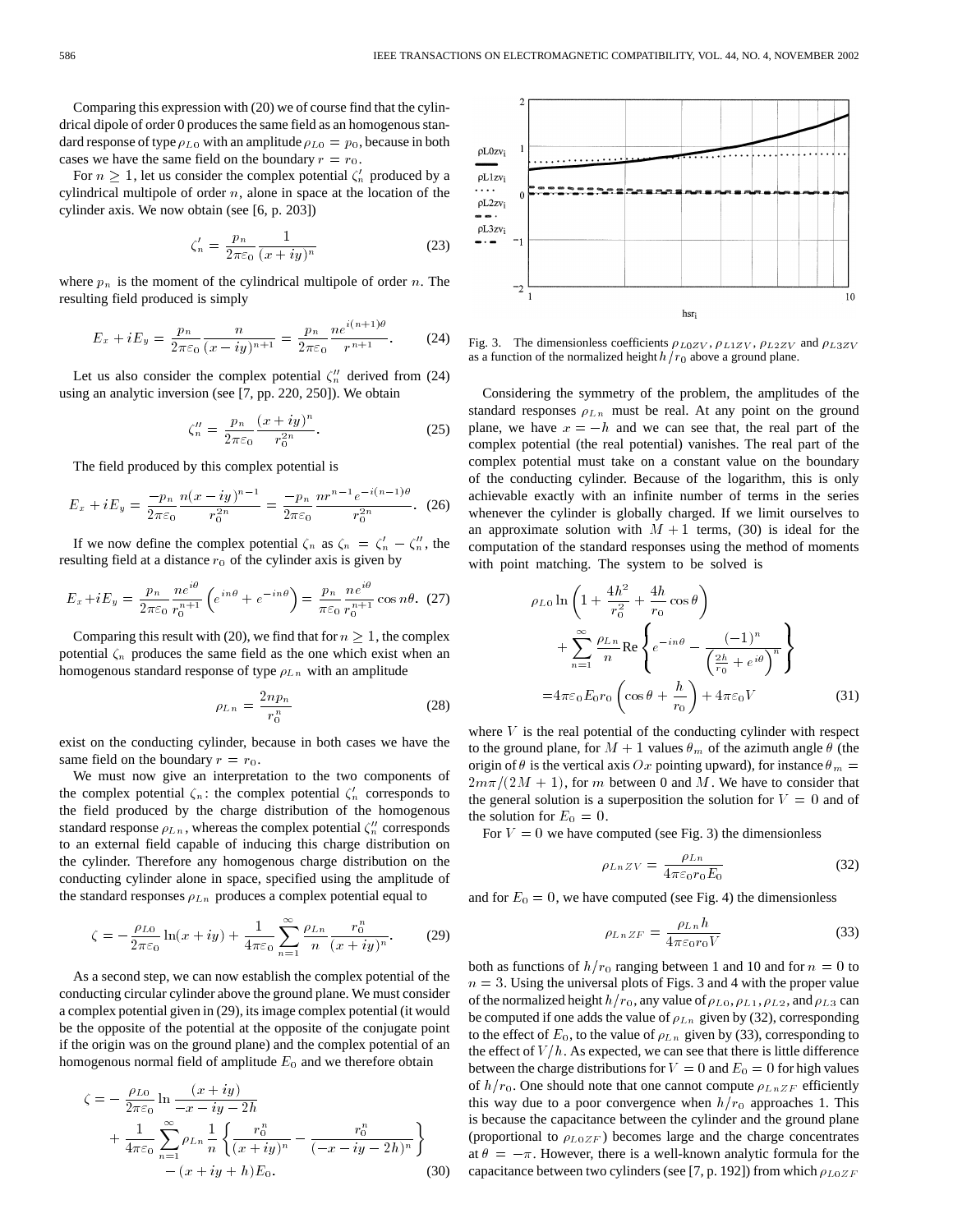

Fig. 4. Dimensionless coefficients  $\rho_{L0ZF}$ ,  $\rho_{L1ZF}$ ,  $\rho_{L2ZF}$ , and  $\rho_{L3ZF}$  as a function of the normalized height  $h/r_0$  above a ground plane.

can be computed for any value of  $h/r_0$ . Such a problem does not occur with  $\rho_{LnZV}$  and for  $h/r_0 = 1$  we obtained

$$
2\rho_{L0ZV} = 1.00\,000
$$
  
\n
$$
2\rho_{L1ZV} = 1.28\,987
$$
  
\n
$$
2\rho_{L2ZV} = 0.22\,849
$$
  
\n
$$
2\rho_{L3ZV} = -0.06\,114
$$
  
\n
$$
2\rho_{L4ZV} = 0.00\,956
$$
  
\n
$$
2\rho_{L5ZV} = 0.00\,278
$$
  
\n
$$
2\rho_{L6ZV} = -0.00\,364
$$
  
\n
$$
2\rho_{L7ZV} = 0.00\,219
$$
  
\nand for  $n \ge 8$   $|2\rho_{LnZV}| \le 0.001$ . (34)

This values have been computed for  $M = 20$  and for  $M = 40$ , with the same results for the number of digits shown. We had a few years ago implemented in [2, Appendix I] an expansion with only two terms for an approximate derivation of  $\rho_{Ln}$  in the case  $h/r_0 = 1$ . A "physical" derivation based on the superposition theorem and the image theorem had led us to the approximate values  $2\rho_{L0ZV} = 1$  and  $2\rho_{L1ZV} = 1$  without numerical computation. In order to obtain this approximate result, one may use [2, eq. 22] noting that the origin of the azimuth angle is a downward pointing axis, with [1, eq. 4] and then (32). This earlier simple derivation was after all not too bad!

Finally, we can now leave the electrostatic field computation and translate our results to the case of an ideally metallized circular cylindrical generalized screen of electrically small cross section. We wish to know the natural amplitudes of the high impedance standard excitations when the axis runs parallel to a ground plane.

For  $n = 0$ , the natural amplitude can be computed using (2), (32) and (33), using a suitable combination of  $\rho_{L0ZV}$  and  $\rho_{L0ZF}$ , as

$$
\rho_{L0} = 4\pi\varepsilon_0 r_0 \left( E_0 \rho_{L0ZV} + \frac{V}{h} \rho_{L0ZF} \right). \tag{35}
$$

The value of  $V$  can be computed from the relation between the current injected on the cable (related to  $\rho_{L0ZV}$ ), the capacitance to ground (related to  $\rho_{L0ZF}$ ) and the impedances to which the section of generalized screen is connected at each end.

For  $n \geq 1$ , V being now a known quantity, the natural amplitude defined by (10) can be computed from a suitable combination of  $\rho_{LnZV}$ and  $\rho_{LnZF}$  as

as  
\n
$$
\frac{E_r^{\text{app1}}}{r^{n-1}} = \frac{2}{r_0^{n-1}} \left( E_0 \rho_{LnZV} + \frac{V}{h} \rho_{LnZF} \right)
$$
\n(36)

where (32) and (33) have been used.

## VIII. BASIC IMPLEMENTATION OF THE FIVE MAIN TYPES OF COUPLING

We will now establish the expression of the field equivalent sources for two highly interesting situations of field-to-cable coupling in the case of a cable installed above an ideal ground plane: the longitudinal excitation and the transverse excitation for a cable laying on the ground plane. In the case of the longitudinal excitation, a TEM wave propagates along the cable axis. In the case of the transverse excitation, a TEM propagates parallel to the ground plane, orthogonally to the cable axis. The amplitude of the applied field is  $E_0$ .

We will consider that the generalized screen of the cable of external radius  $r_0$  is in electrical contact with the ground plane, which implies that  $V = 0$  and we will consider only the five main types of coupling. According to (15), (17), (34), (35), and (36), the amplitude of the field equivalent current source for the conductor  $\alpha$  will be

$$
di_{\alpha} = (2j\omega\pi\varepsilon_0r_0\zeta_{R\alpha} + 1,29Y_{PT\alpha})E_0dz
$$
 (37)

both, in the case of the longitudinal excitation, and transverse excitation.

In the case of the longitudinal excitation, we know that the distribution of charges and current are the same except for a multiplicative constant (see [8, p. 248]) because we are in the case of a TEM wave propagating in an ideal waveguide (the cable shield being in contact with the ground plane, they are viewed as a single conductor by the TEM wave). We can therefore replace E by H and  $\rho_{L0}$  by  $i_{VA0}$  and  $\varepsilon_0$  by 1 in (35) and (36) with  $V = 0$ . Using (14) and (18), we get the amplitude of the field equivalent voltage source for the conductor  $\alpha$  as

$$
dv_{\alpha} = (2\pi r_0 Z_{T\alpha} + 1, 29 Z_{PT\alpha}) \frac{E_0}{\eta_0} dz.
$$
 (38)

In the case of the transverse excitation, the applied axial field can be used directly in (16) and the value of the field equivalent voltage source for the conductor  $\alpha$  is therefore

$$
dv_{\alpha} = Z_{AT\alpha} \frac{E_0}{\eta_0} dz.
$$
 (39)

These results can for instance be applied to the case of an electrically short cable for which propagation effects can be disregarded as well as the crosstalk between internal cables. Let us consider that the internal conductor  $\alpha$ , is terminated at the near-end with a linear load connected to ground of impedance  $Z_{1\alpha}$  and at the far-end with a linear load connected to ground of impedance  $Z_{2\alpha}$ . We obtain the following values for the near-end induced voltage  $v_{1\alpha}$  and the far-end induced voltage  $v_{2\alpha}$  in the case of the longitudinal excitation:

$$
\frac{v_{1\alpha}}{\ell E_0} = \frac{Z_{1\alpha}}{\eta_0 \left( Z_{1\alpha} + Z_{2\alpha} \right)} \left\{ 1, 29 \left\langle Z_{PT\alpha} \right\rangle + 2\pi r_0 Z_{T\alpha} \right\} \n+ \frac{Z_{1\alpha} Z_{2\alpha}}{\left( Z_{1\alpha} + Z_{2\alpha} \right)} \left\{ 1, 29 \left\langle Y_{PT\alpha} \right\rangle + 2j\omega \varepsilon_0 \pi r_0 \zeta_{R\alpha} \right\}
$$
\n(40)

and

$$
\frac{v_{2\alpha}}{\ell E_0} = \frac{-Z_{2\alpha}}{\eta_0 (Z_{1\alpha} + Z_{2\alpha})} \left\{ 1, 29 \langle Z_{PT\alpha} \rangle + 2\pi r_0 Z_{T\alpha} \right\} \n+ \frac{Z_{1\alpha} Z_{2\alpha}}{(Z_{1\alpha} + Z_{2\alpha})} \left\{ 1, 29 \langle Y_{PT\alpha} \rangle + 2j\omega \varepsilon_0 \pi r_0 \zeta_{R\alpha} \right\}
$$
\n(41)

where  $\ell$  is the length of cable submitted to the field, where  $\langle Z_{PT\alpha} \rangle$  is the average of  $Z_{PT\alpha}$  in the direction of the magnetic field, and where  $\langle Y_{PT\alpha} \rangle$  is the average of  $Y_{PT\alpha}$  in the direction of the electric field.